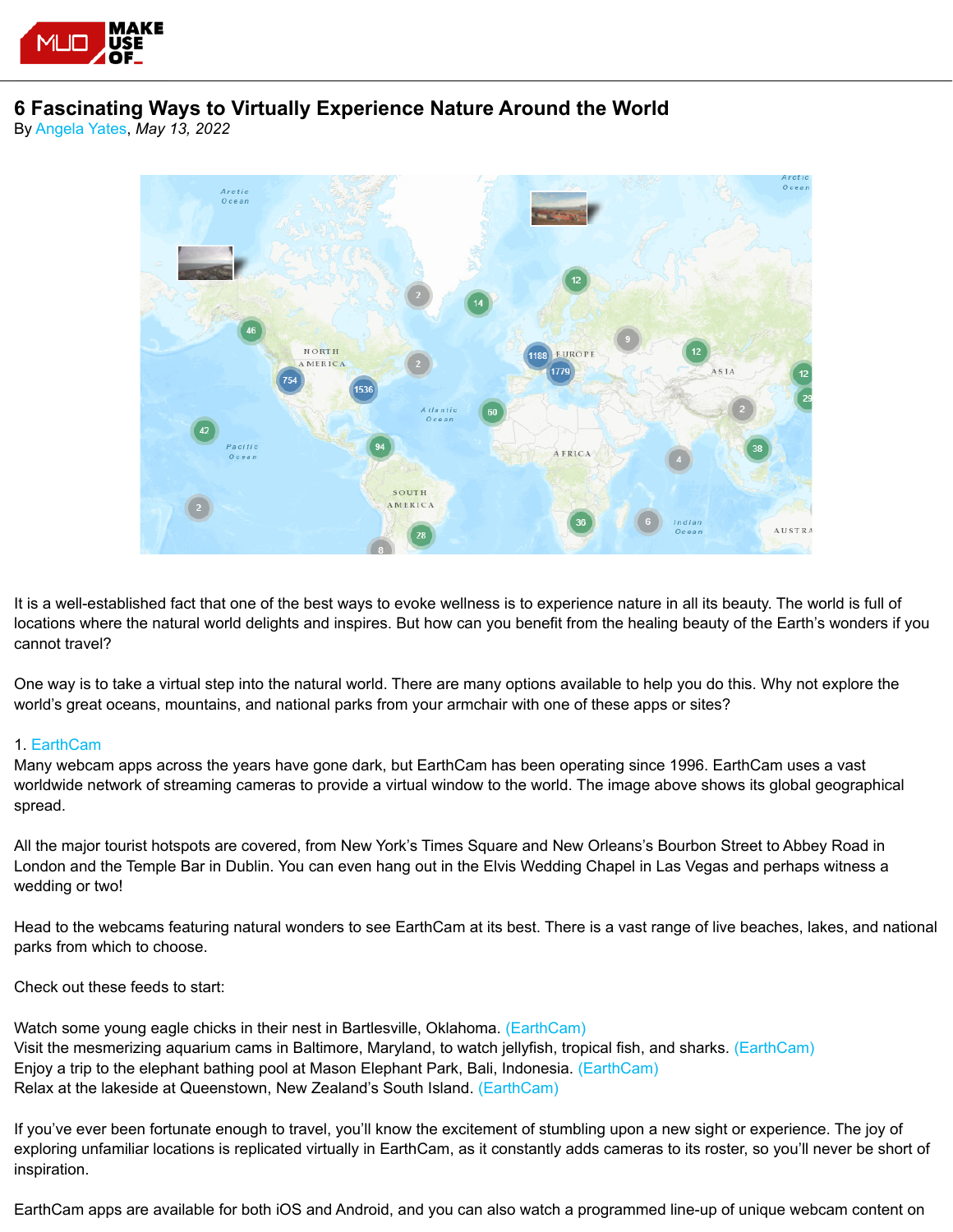[EarthCam TV,](https://www.earthcamtv.com/apps/) available on both Apple TV and Amazon Fire TV.

Download: EarthCam for [iOS](https://apps.apple.com/us/app/webcams-earthcam/id853926670) | [Android](https://play.google.com/store/apps/details?id=com.earthcam.webcams) (Free, premium version available)

## 2. [Worldcams](https://worldcams.tv/)

Worldcams has a similar aim and approach to EarthCam, and although it's smaller in scale, it has plenty of incredible natural sights to provide inspiration and relaxation.

The Worldcams website has a useful search function, allowing you to browse for your favorite views among categories such as animals, birds, aquariums, and mountains. Many of the links take you to YouTube channels or webcams operated by independent sources.

Try these to start your journey:

Old Faithful Geyser in Yellowstone National Park [\(Worldcam\)](https://worldcams.tv/united-states/yellowstone/old-faithful-geyser) Copacabana Beach, Rio De Janeiro [\(Worldcam\)](https://worldcams.tv/brazil/rio-de-janeiro/copacabana) Zell am See, Austrian Alps. [\(Worldcam\)](https://worldcams.tv/switzerland/zell-am-see/mountains)

#### 3[. Explore](https://www.explore.org/livecams)

Explore, which describes itself as the world's largest live nature network, provides an extensive online resource with an ever-growing catalog of films and nature photography from around the globe.

The Explore website is easy to access and explore. Live cams, organized by category, capture animals and birds in sanctuaries and shelters across the world.

If you feel anxious, try visiting [Explore's Zen Cams](https://www.explore.org/livecams/meditation/) to immerse yourself in the hummingbird nests or the beautiful tropical fish. A spalike atmosphere is created with breathing prompts and a calming soundscape to accompany your experience in this area.

If you enjoy the Zen Cams, there are many other useful [websites for calming an anxious mind](https://www.makeuseof.com/best-sites-calming-anxious-mind/) to check out.

#### 4. [AirPano](https://www.airpano.com/)

This ambitious project offers 360-degree films and photographs from all over the world, and AirPano's scale of vision is immediately evident on its website.

Here are some amazing sights for you to start with:

The northern lights in Iceland [\(AirPano\)](https://redirect.viglink.com/?format=go&jsonp=vglnk_165357489584333&key=eac202ea7a96cf485281d6c4ffa2069e&libId=l3n3hiiv0103es17000DLjtpce7fr&loc=https%3A%2F%2Fwww.makeuseof.com%2Ffascinating-ways-virtually-experience-nature-world%2F&ccpaConsent=1---&v=1&opt=true&optExText=false&out=http%3A%2F%2Fwww.airpano.com%2F360video%2Fvr-iceland-lights%2F&ref=https%3A%2F%2Fmail.ad.ec-lan.net%2F&title=6%20Fascinating%20Ways%20to%20Virtually%20Experience%20Nature%20Around%20the%20World&txt=AirPano)

A trip through Antarctica to see the penguins [\(AirPano\)](https://redirect.viglink.com/?format=go&jsonp=vglnk_165357490586834&key=eac202ea7a96cf485281d6c4ffa2069e&libId=l3n3hiiv0103es17000DLjtpce7fr&loc=https%3A%2F%2Fwww.makeuseof.com%2Ffascinating-ways-virtually-experience-nature-world%2F&ccpaConsent=1---&v=1&opt=true&optExText=false&out=http%3A%2F%2Fwww.airpano.com%2F360video%2Fvideo-antarctica-1%2F&ref=https%3A%2F%2Fmail.ad.ec-lan.net%2F&title=6%20Fascinating%20Ways%20to%20Virtually%20Experience%20Nature%20Around%20the%20World&txt=AirPano)

A flight over Australia's Great Barrier Reef [\(AirPano\)](https://redirect.viglink.com/?format=go&jsonp=vglnk_165357491733135&key=eac202ea7a96cf485281d6c4ffa2069e&libId=l3n3hiiv0103es17000DLjtpce7fr&loc=https%3A%2F%2Fwww.makeuseof.com%2Ffascinating-ways-virtually-experience-nature-world%2F&ccpaConsent=1---&v=1&opt=true&optExText=false&out=http%3A%2F%2Fwww.airpano.com%2F360video%2Fvideo-great-barrier-reef%2F&ref=https%3A%2F%2Fmail.ad.ec-lan.net%2F&title=6%20Fascinating%20Ways%20to%20Virtually%20Experience%20Nature%20Around%20the%20World&txt=AirPano)

AirPano is perfect for a short, immersive trip to the spectacular sights of our planet, and it may even provide a spark of inspiration for your own future travels.

There is an app available for iOS, but since its premium version is expensive and reviews are mixed, you are probably better off making use of the free website streams.

Download: AirPano for [iOS](https://redirect.viglink.com/?format=go&jsonp=vglnk_165357492981937&key=eac202ea7a96cf485281d6c4ffa2069e&libId=l3n3hiiv0103es17000DLjtpce7fr&loc=https%3A%2F%2Fwww.makeuseof.com%2Ffascinating-ways-virtually-experience-nature-world%2F&ccpaConsent=1---&v=1&opt=true&optExText=false&out=https%3A%2F%2Fapps.apple.com%2Fus%2Fapp%2Fairpano-travel-book%2Fid887138564&ref=https%3A%2F%2Fmail.ad.ec-lan.net%2F&title=6%20Fascinating%20Ways%20to%20Virtually%20Experience%20Nature%20Around%20the%20World&txt=iOS) (Free, premium version available)

## 5. [Portal](https://portal.app/)

Portal is an app that promises immersive escapes to over fifty of the world's most peaceful locations. You can enjoy the spectacular views and their accompanying soundscapes, which are delivered in spatial audio and best enjoyed through headphones.

The Portal app helps to make your escape even more relaxing by providing breathing exercises as well as focus and sleep timers. You can work or meditate amid the woodlands of Slovenia, in the Amazon rainforest, or while floating over the waves of Hawaii.